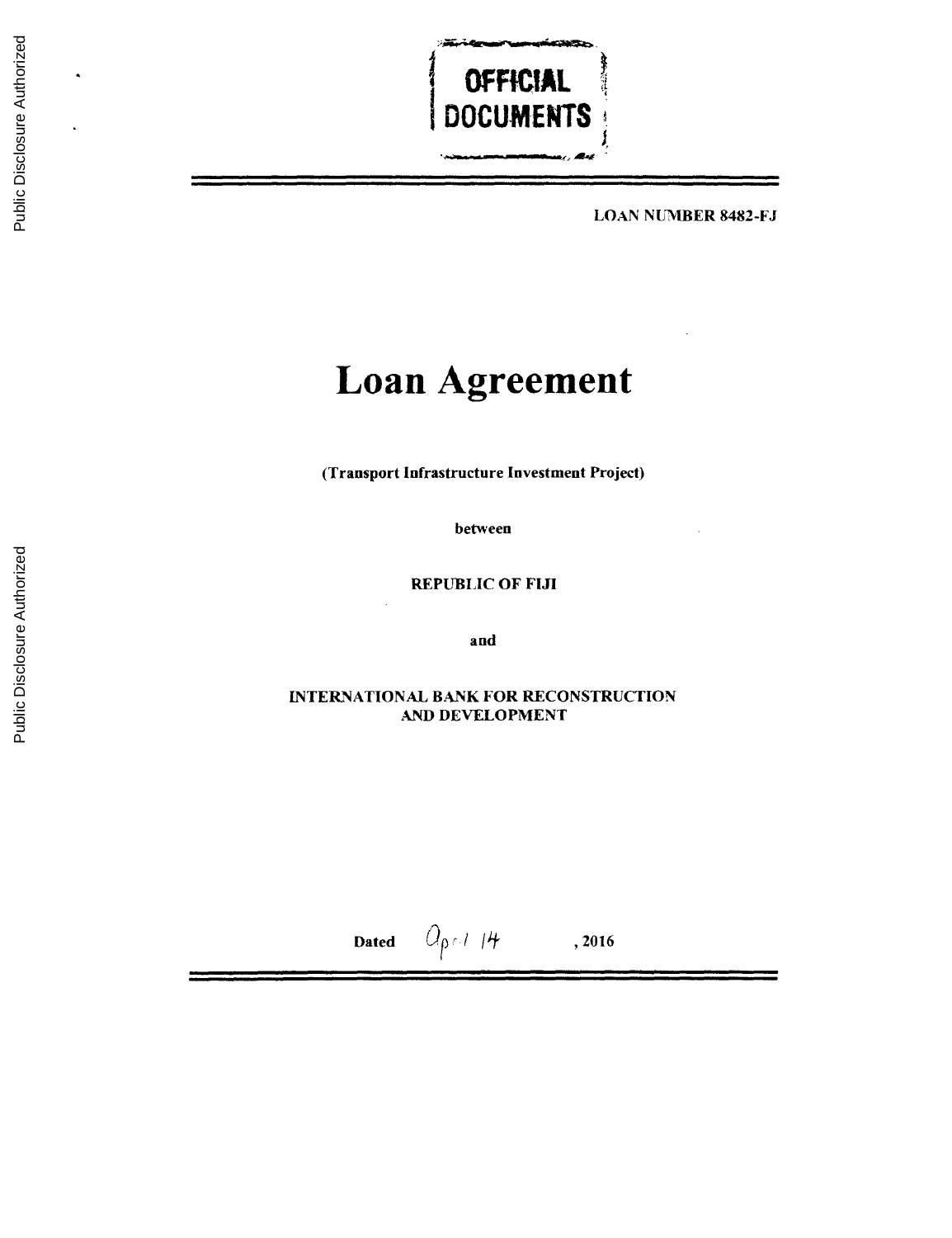# **LOAN AGREEMENT**

AGREEMENT dated  $\mathcal{O}_{\beta\ell_1}l$  14 (2016, between<br>REPUBLIC OF FIJI ("Borrower") and INTERNATIONAL BANK FOR<br>RECONSTRUCTION AND DEVELOPMENT ("Bank"). The Borrower and the Bank<br>hereby agree as follows:

# **ARTICLE I - GENERAL CONDITIONS; DEFINITIONS**

- **1.01.** The General Conditions (as defined in the Appendix to this Agreement) constitute an integral part of this Agreement.
- 1.02. Unless the context requires otherwise, the capitalized terms used in this Agreement have the meanings ascribed to them in the General Conditions or in the Appendix to this Agreement.

## **ARTICLE H - LOAN**

- 2.01. The Bank agrees to lend to the Borrower, on the terms and conditions set forth or referred to in this Agreement, the amount of fifty million Dollars (\$50,000,000) as such amount may be converted from time to time thr in accordance with the provisions of Section **2.08** of this Agreement ("Loan"), to assist in financing the project described in Schedule **I** to this Agreement ("Project").
- 2.02. The Borrower may withdraw the proceeds of the Loan in accordance with Section IV of Schedule 2 to this Agreement.
- **2.03.** The Front-end Fee payable **by** the Borrower shall be equal to one quarter of one percent **(0.25%)** of the Loan amount.
- 2.04. The Commitment Charge payable **by** the Borrower shall be equal to one quarter of one percent **(0.25%)** per annum on the Unwithdrawn Loan Balance.
- **2.05.** The interest payable **by** the Borrower for each Interest Period shall be at a rate equal to the Reference Rate for the Loan Currency plus the Variable Spread;<br>provided, that upon a Conversion of all or any portion of the principal amount of<br>the Loan, the interest payable by the Borrower during the Conver Article IV of the General Conditions. Notwithstanding the foregoing, if any<br>amount of the Withdrawn Loan Balance remains unpaid when due and such non-<br>payment continues for a period of thirty (30) days, then the interest p Borrower shall instead be calculated as provided in Section **3.02** (e) of the General Conditions.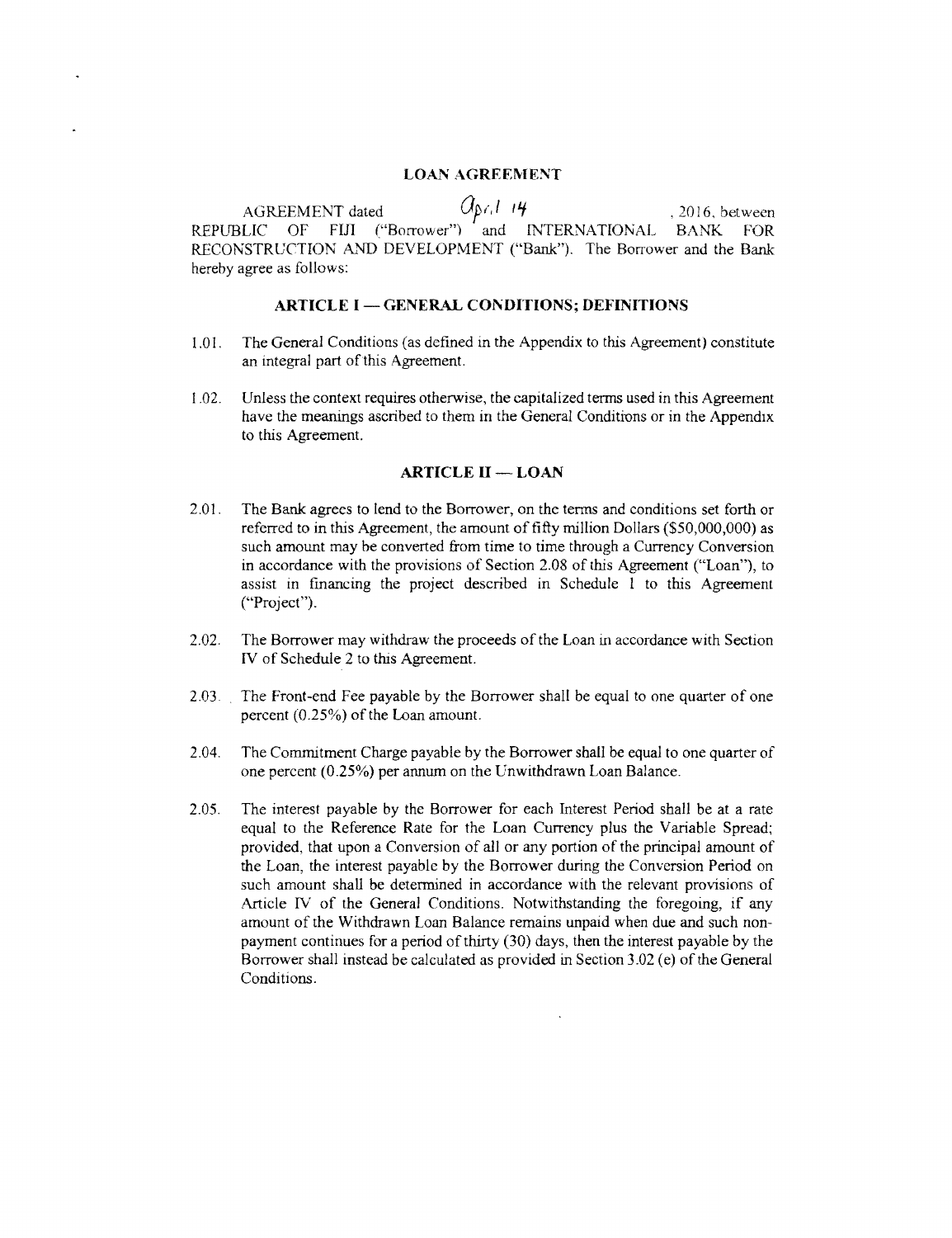- **2.06.** The Payment Dates are May **15** and November **15** in each year.
- **2.07.** The principal amount of the Loan shall be repaid in accordance with the amortization schedule set forth in Schedule **3** to this Agreement.
- **2.08.** (a) The Borrower may at any time request any of the following Conversions (i) a change of the Loan Currency of all or any portion of the principal amount of the Loan, withdrawn or unwithdrawn, to an Approved Currency; (ii) a change of the interest rate basis applicable to: (A) all or any portion of the principal amount of the Loan withdrawn and outstanding from a Variable Rate to a Fixed Rate, or vice versa; or (B) all or any portion of the principal amount of the Loan withdrawn and outstanding from a Variable Rate based on a Reference Rate and the Variable Spread to a Variable Rate based on a Fixed Reference Rate and the Variable Spread, or vice versa; or **(C)** all of the principal amount of the Loan withdrawn and outstanding from a Variable Rate based on a Variable Spread to a Variable Rate based on a Fixed Spread; and (iii) the setting of limits on the Variable Rate or the Reference Rate applicable to all or any portion of the principal amount of the Loan withdrawn and outstanding by<br>the establishment of an Interest Rate Cap or Interest Rate Collar on the Variable Rate or the Reference Rate.
	- **(b)** Any conversion requested pursuant to paragraph (a) of this Section that is accepted **by** the Bank shall be considered a "Conversion", as defined in the General Conditions, and shall be effected in accordance with the provisions of Article **IV** of the General Conditions and of the Conversion Guidelines.

## **ARTICLE III - PROJECT**

- **3.01.** The Borrower declares its commitment to the objectives of the Project. To this end, the Borrower shall cause the Project to be carried out **by** the Project Implementing Entity in accordance with the provisions of Article V of the General Conditions and the Project Agreement.
- **3.02.** Without limitation upon the provisions of Section **3.01** of this Agreement, and except as the Borrower and the Bank shall otherwise agree, the Borrower shall ensure that the Project is carried out in accordance with the provisions of Schedule 2 to this Agreement.

## **ARTICLE IV - REMEDIES OF THE BANK**

4.01. The Additional Event of Suspension consists of the following, namely that, the Project Implementing Entity's Legislation has been amended, suspended,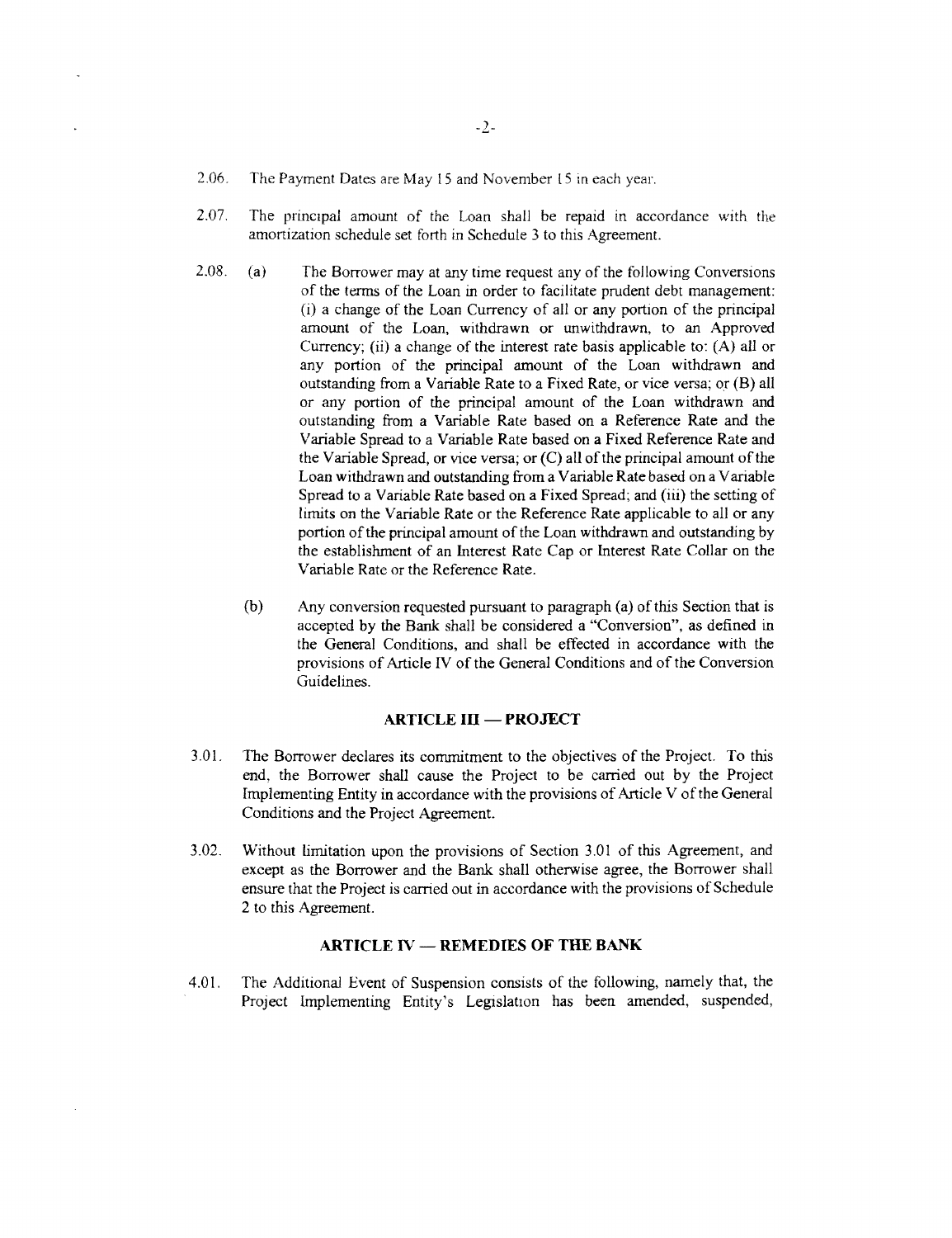abrogated, repealed or waived so as to affect materially and adversely the ability of the Project Implementing Entity to perform any of its obligations under the Project Agreement.

## **ARTICLE V - EFFECTIVENESS; TERMINATION**

- *5.01.* The Additional Conditions of Effectiveness consist of the following:
	- (a) The Subsidiary Agreement has been executed on behalf of the Borrower and the Project Implementing Entity.
	- **(b)** The Co-financing Agreement has been executed and delivered and all conditions precedent to its effectiveness or to the right of the Borrower to make withdrawals under it (other than the effectiveness of this Agreement) have been fulfilled.
	- **(c)** The Project Administration Manual has been prepared and adopted in accordance with Section **I.A.2** of the Schedule to the Project Agreement.
- 5.02. The Additional Legal Matter consists of the following, namely that the Subsidiary Agreement has been duly authorized or ratified by the Borrower and the Project Implementing Entity and is legally binding upon the Bor
- **5.03.** The Effectiveness Deadline is the date one hundred twenty (120) days after the date of this Agreement.

# **ARTICLE VI - REPRESENTATIVE; ADDRESSES**

- **6.01.** The Borrower's Representative is its Minister responsible for Finance.
- **6.02.** The Borrower's Address **is:**

Ministry of Finance Rolalabalavu House Victoria Parade Suva, **Fiji**

Facsimile:

**679 3300** 834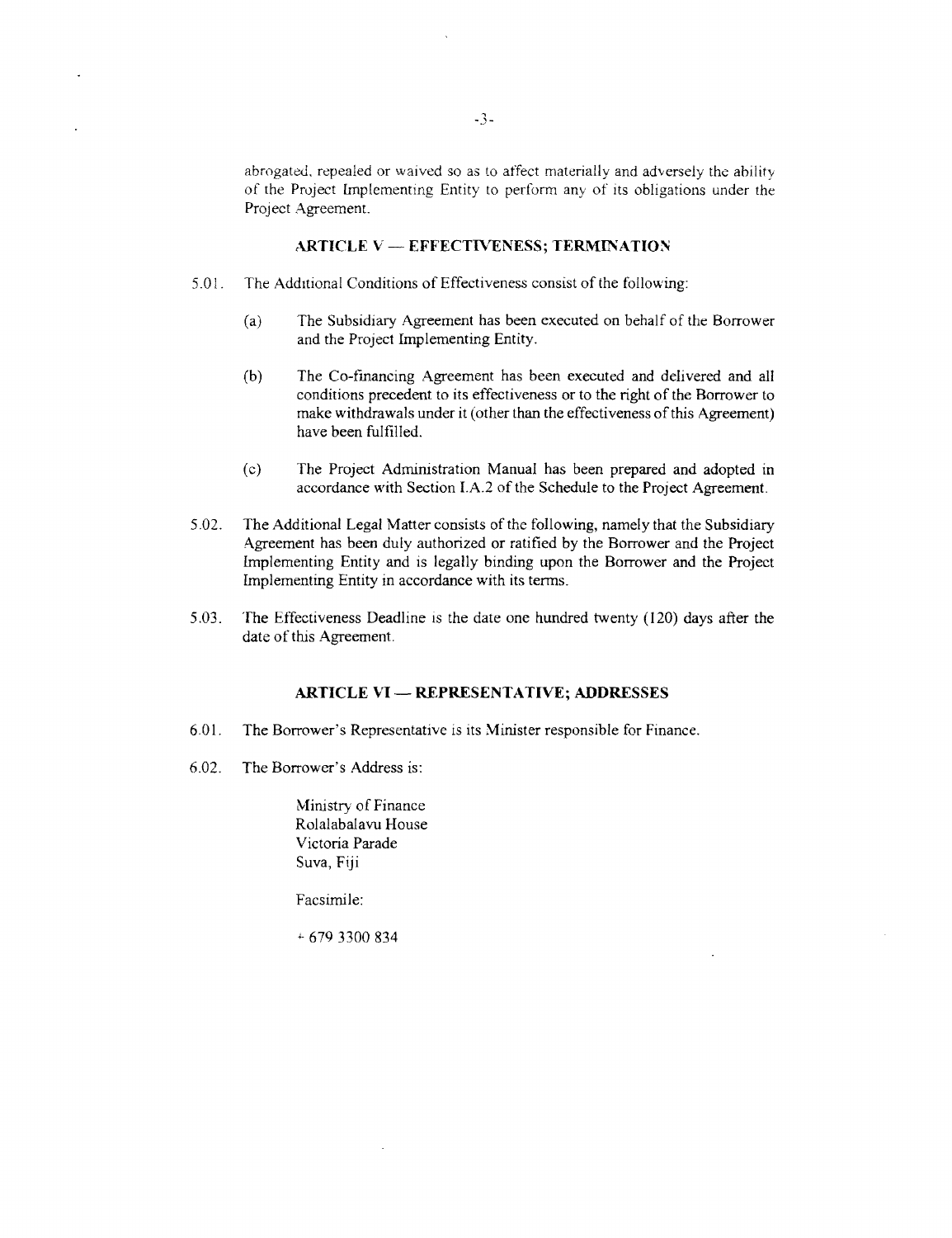# **6.03** The Bank's Address is:

International Bank for Reconstruction and Development **1818** H Street, N.W. Washington, **D.C.** 20433 United States of America

| Cable address:   | Telex:           | Facsimile:     |
|------------------|------------------|----------------|
| <b>INTBAFRAD</b> | $248423(MCI)$ or | 1-202-477-6391 |
| Washington, D.C. | 64145(MCI)       |                |

. District of Colembia, as of the day AGREED at  $\sqrt{a_3b_1}$   $\sqrt{m_1}$ <br>and year first above written.

REPUBLIC OF **FIJI**

**By** Authorized Representative Name: *Aiyaz Sayed - Khaiyum* Title: Attuing-General, Ministy of  $F_{\text{name}}$ Public Exterprises  $\widetilde{P}_{u}^{U}h$ ivik

**INTERNATIONAL** BANK FOR **RECONSTRUCTION AND DEVELOPMENT**

**By**

 $\sqrt{12}u^2 + \frac{2u^2}{2}$ <br>Authorized Representative Name: *Franz* Drees-Gros  $T$ itle: *Coughy D, rector lim* **-A)z,** *6L1.-*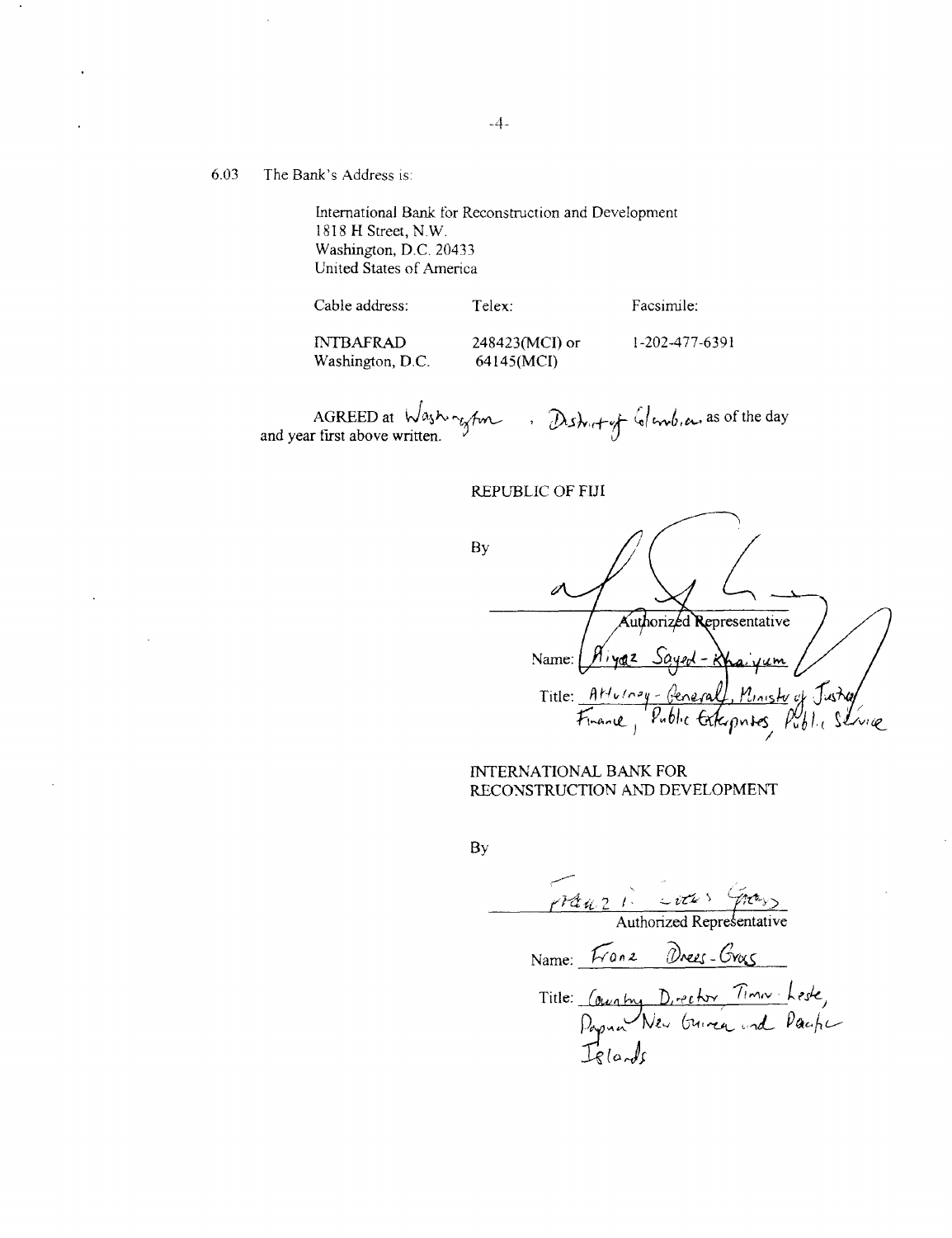## **SCHEDULEI**

#### **Project Description**

The objective of the Project is to improve the resilience and safety of land and maritime transport infrastructure for users of Project roads, bridges and rural jetties and wharves.

The Project consists of the following parts:

## **Part 1. Improvement of Existing Road and Maritime Sector Assets**

- **(a)** Carrying out of Subprojects for the repair, rehabilitation, reconstruction or upgrading of selected existing roads, bridges and rural jetties and wharves.
- (b) Carrying out of Subprojects for the installation of safety improvements on selected roads, bridges, rural jetties and wharves including road safety furniture and replacement of existing and/or installation of new stree

## **Part** 2. **Technical Assistance**

- (a) Establishing and maintaining a Project Supervision Team.
- **(b)** Financing of design and supervision consultants.
- **(c)** Updating design and construction standards. for roads and bridges.
- **(d)** Undertaking international road assessment program surveys and road safety audits.
- (e) Piloting the use of open contracting, including geotagging.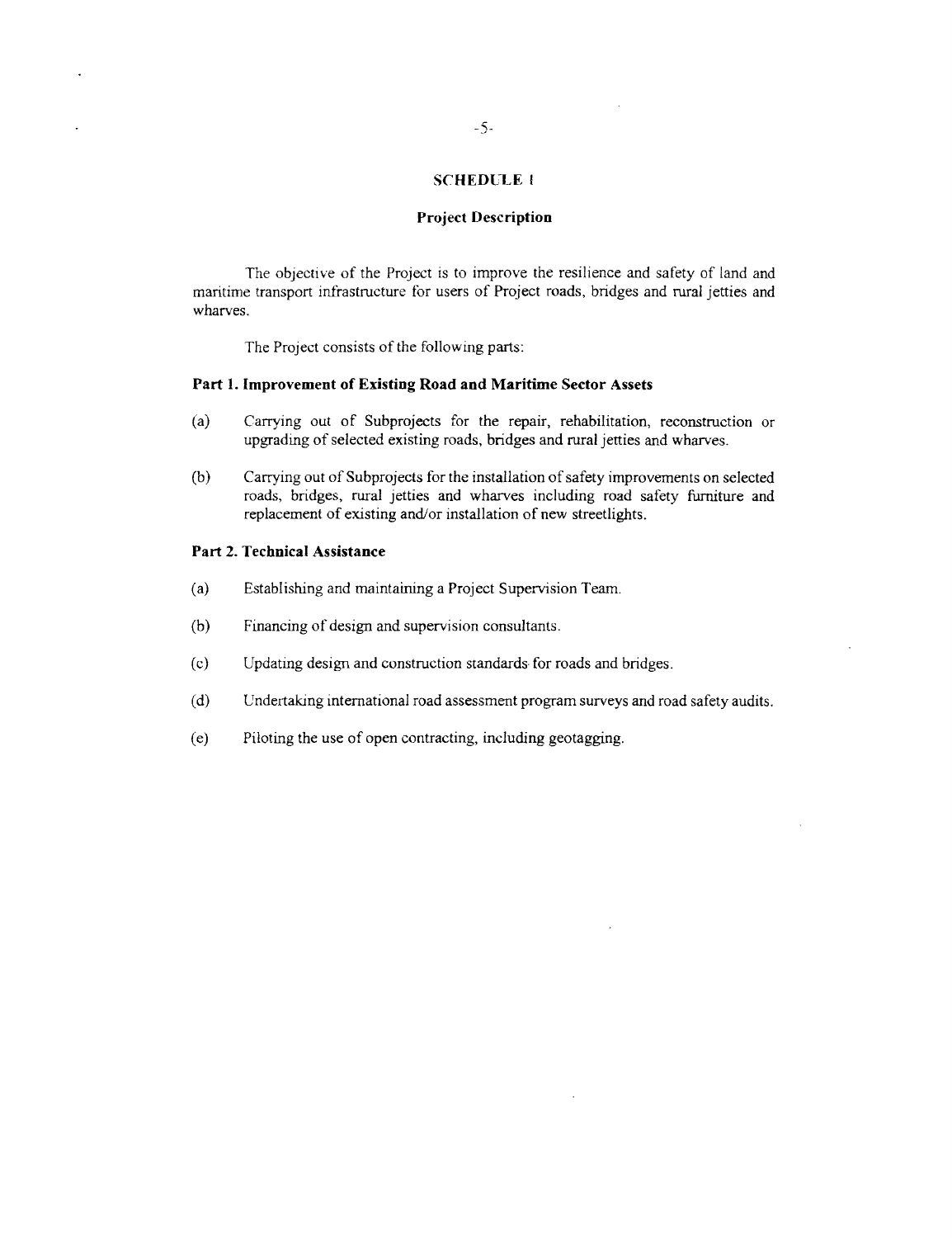#### **SCHEDULE 2**

#### **Project Execution**

# **Section 1. Implementation Arrangements**

# **A. Institutional Arrangements.**

1. Project Steering Committee

The Borrower shall establish, **by** not later than three months after the Effective Date, and thereafter maintain, throughout the Project implementation period, a Project Steering Committee, chaired **by** the Permanent Secretary of Finance and composed of, at a minimum, representatives of the Ministry of Finance, the **Fiji** Roads Authority and other selected stakeholders, to be responsible for providing general oversight and policy direction, reviewing progress and the results of periodic monitoring and evaluation of the Project.

# B. Subsidiary **Agreement**

- 1. To facilitate the carrying out of the Project, the Borrower shall make the proceeds of the Loan available to the Project Implementing Entity on grant basis under a subsidiary agreement between the Borrower and the Project Implementing Entity, under terms and conditions approved **by** the Bank ("Subsidiary Agreement").
- 2. The Borrower shall exercise its rights under the Subsidiary Agreement in such manner as to protect the interests of the Borrower and the Bank and to accomplish the purposes of the Loan. Except as the Bank shall otherwise agree, the Borrower shall not assign, amend, abrogate or waive the Subsidiary Agreement or any of its provisions.

# **C. Implementation Covenants**

# 1. Project Administration Manual

The Borrower shall cause the Project Implementing Entity to: (a) prepare and adopt a Project Administration Manual ("PAM") in accordance with Section **I.A.2** of the Schedule to the Project Agreement, and **(b)** carry out the Project in accordance with the said PAM as shall have been so adopted.

2. Coordination among the Agencies

The Borrower, through its Ministry of Finance, shall ensure that all ministries, agencies and divisions involved in the implementation of the Project, including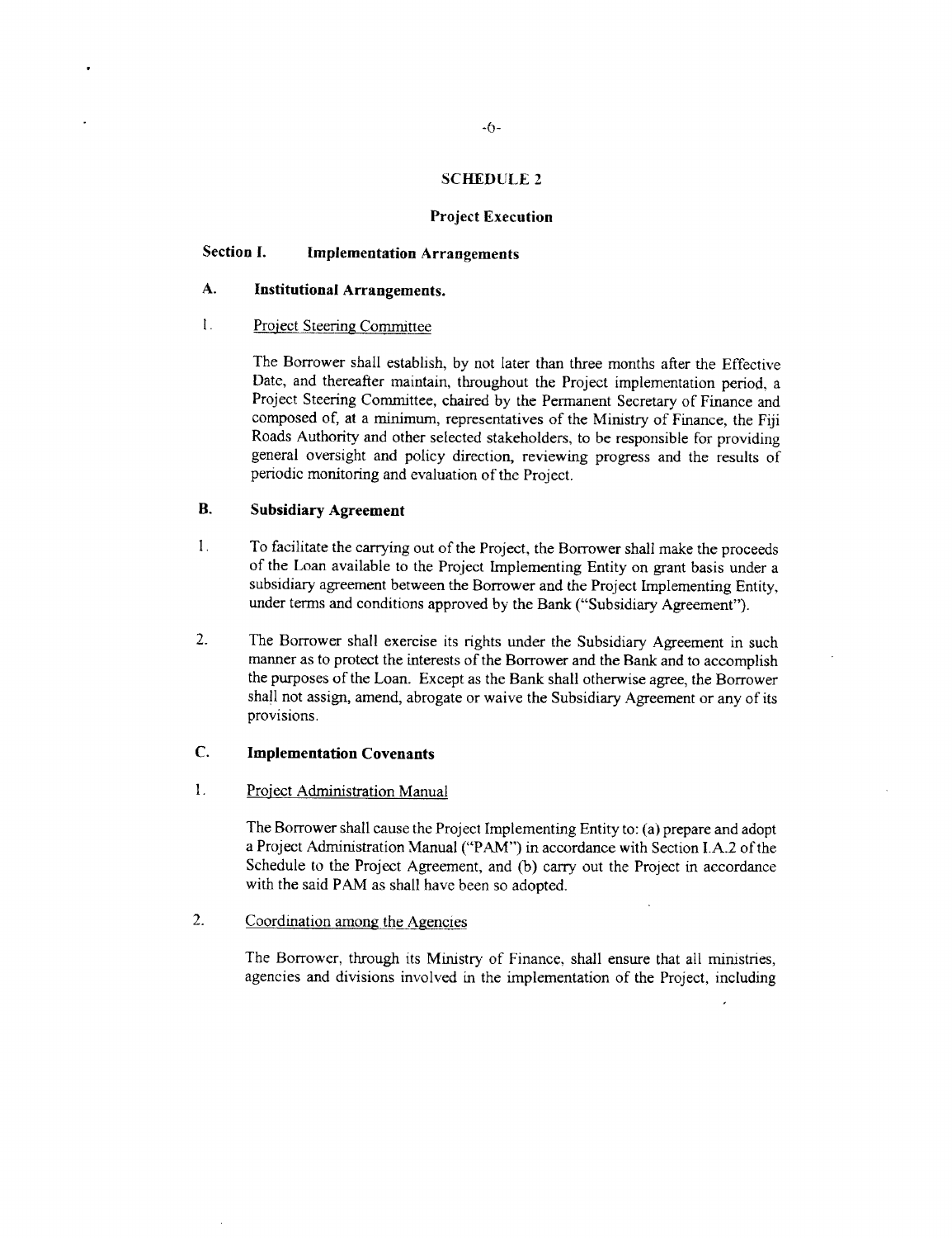local government authorities, give their full cooperation to ensure smooth implementation of the Project.

**3.** Counterpart Funds

The Borrower shall:

- (a) ensure sufficient counterpart funds from its budget *for* each fiscal year, in a timely manner, for the efficient implementation of the Project;
- **(b)** ensure adequate funds towards operations and maintenance of Project facilities, through budgetary allocations or other means, during and after the Project's completion; and
- **(c)** the Borrower shall provide, or cause the Project Implementing Entity to provide, as necessary, respective counterpart staff, land, facilities, and including, without limitation, any funds required (i) to fund operation and maintenance of Project facilities, (ii) to mitigate unforeseen environmental or social impacts, and (iii) to meet any additional costs arising from design changes, price escalation in construction costs and/or unforeseen circumstances. The Borrower shall cause the Project Implementing Entity to make the resources thus required available on an annual basis for each fiscal year.

# **D. Anti-Corruption**

The Borrower shall ensure that the Project is carried out in accordance with the provisions of the Anti-Corruption Guidelines.

# **E. Environmental and Social Safeguards**

- <sup>1</sup>**.** The Borrower shall ensure that the Project is carried out in accordance with the provisions of the Safeguard Instruments and the Additional Plans.
- 2. Whenever an Additional Plan shall be required for any proposed Subproject in accordance with the provisions of the **ESMF** or the LARF as the case may be, the Borrower shall ensure that:
	- (a) prior to the commencement of such Subproject, such Additional Plan is: (i) prepared in accordance with the provisions of the **ESMF** or the LARF, as the case may be; (ii) furnished to the Bank and Co-financier for review and no-objection in accordance with the PAM; and (iii) thereafter adopted and disclosed as accepted **by** the Borrower, in a manner satisfactory to the Bank and the Co-financier; and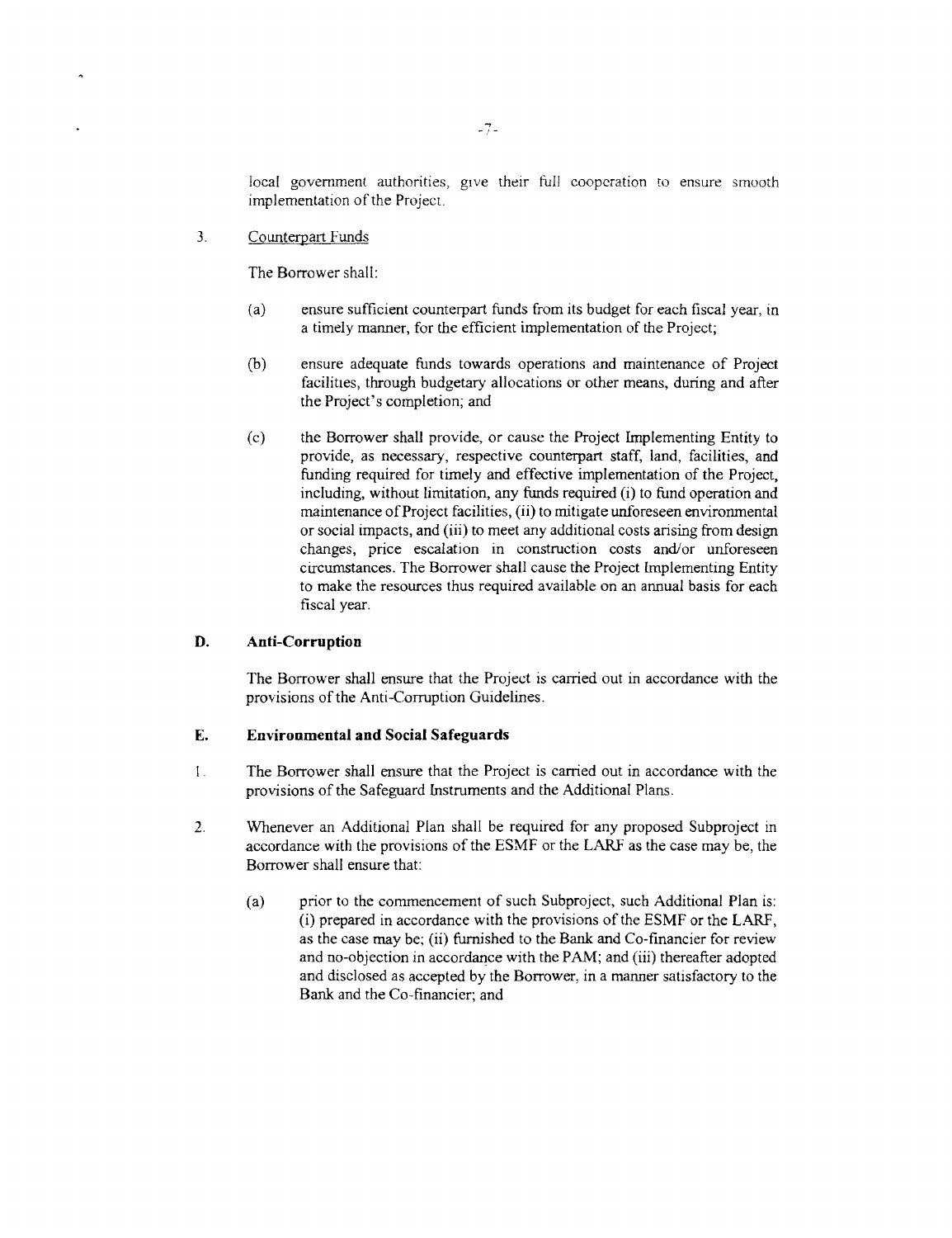- **(b)** thereafter such measures are taken as shall be necessary or appropriate to ensure compliance with the requirements of such Additional Plan.
- 3. The Borrower shall not amend, abrogate or waive, or permit to be amended, abrogated or waived, the Safeguard Instruments or the Additional Plans, unless the Bank and the Co-financier has provided its prior no-objection
- 4. The Borrower shall ensure that:
	- (a) all terms of reference for any technical assistance or studies carried out under the Project are consistent with the Bank's environmental and social safeguards policies and requirements; and
	- **(b)** in drafting any regulations, guidelines or corporate procedures and carrying out capacity buildmg activities under the Project, due attention is given to said policies and requirements.
- 5. Without limitation upon its other reporting obligations under this Agreement, the Borrower shall collect, compile and submit to the Bank, as part of the Project Reports, consolidated reports on the status of compliance
	- (a) results of the screening process for sub-projects;
	- **(b)** measures taken in accordance with the said instruments and requirements;
	- **(c)** conditions, if any, which interfere or threaten to interfere with the implementation of the said measures; and
	- **(d)** remedial measures taken or required to be taken to address such conditions.

美俚人名英格兰人姓氏卡尔的变体

**6.** In the event of any conflict between the provisions of any of the Safeguard Instruments or the Additional Plans, and the provisions of this Agreement, the provisions of this Agreement shall prevail.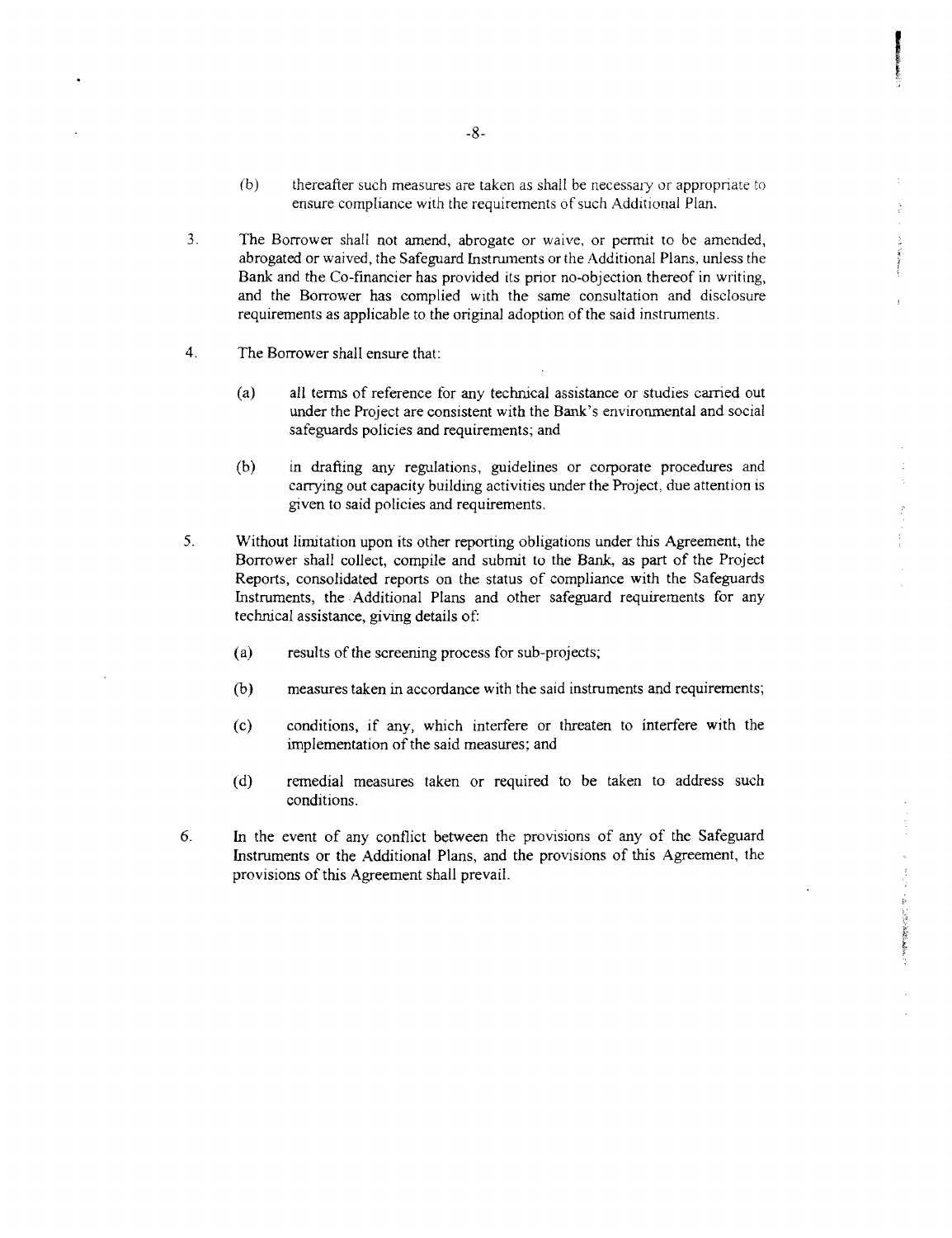## **Section II.** Project Monitoring Reporting and Evaluation

## **A. Project Reports**

- 1. The Borrower shall cause the Project Implementing Entity to monitor and evaluate the progress of the Project and prepare Project Reports in accordance with the provisions of Section 5.08 of the General Conditions and on the basis of indicators acceptable to the Bank and set forth in the PAM. Each Project Report shall cover<br>the period of one (1) calendar quarter, and shall be furnished to the Bank not later<br>than forty-five (45) after the end of the period covered
- 2. The Borrower shall cause the Project Implementing Entity to: (a) not later than July 31, 2017 (or such other date as the Bank may agree), prepare and furnish to the Bank a mid-term report, in such detail as the Bank sha .<br>:etting. evaluation activities performed pursuant to paragraph 1 of this Section II.A, and<br>setting out the measures recommended to ensure the continued efficient carrying<br>out of the Project and the achievement of its objective duri report and the Bank's views on the matter. ensure the continued efficient implementation of the Project and the achievement of its objective, based on the conclusions and recommendations of the mid-term

## B. **Financial Management, Financial Reports and Audits**

- 1 **1** The Borrower shall cause the Project Implementing Entity to maintain a financial management system in accordance with the provisions of Section 5.09 of the General Conditions. General Conditions.
- 2. The Borrower shall cause the Project Implementing Entity to prepare and furnish<br>to the Bank, not later than forty five (45) days after the end of each calendar<br>semester, interim unaudited financial reports for the Proje
- 3. The Borrower shall cause the Project Implementing Entity to have the financial statements for the Project audited. Each audit of the financial statements shall cover the period of one (1) fiscal year of the Project Impl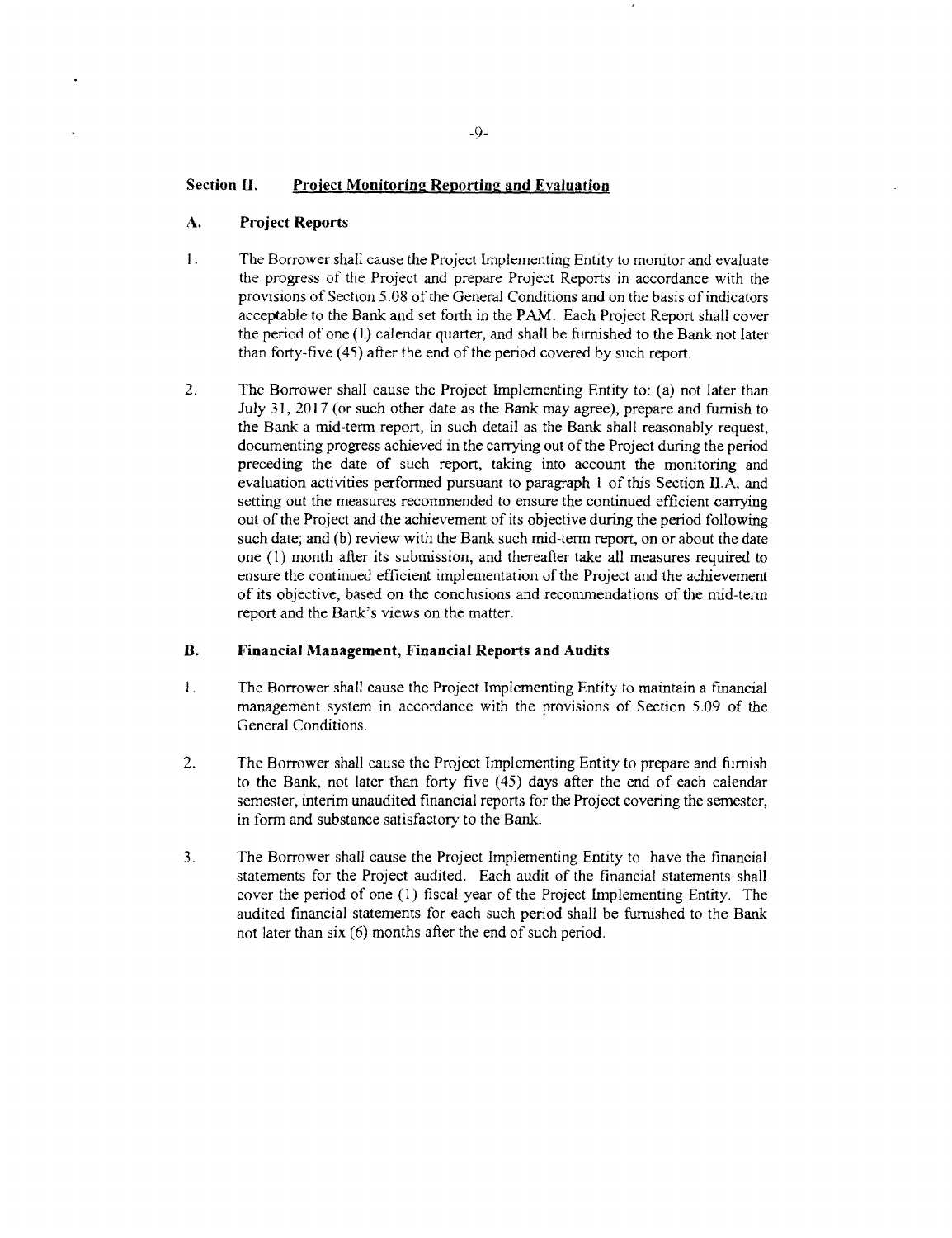# **Section III.** Procurement

- **A.** The Borrower shall ensure that all goods, works, non-consulting services and consultants' services required for the Project and to be financed out of the proceeds of the Loan are procured in compliance with the Co-financier's Procurement Guidelines and the Co-financier's Consultants' Guidelines, subject to the provisions of paragraphs B and **C** of tus Section **Il.**
- B. **Goods and Works and Non-consulting** Services. Without limitation to the provision mentioned in paragraph **I** above, all goods, works and non-consulting services required for the Project and to be financed out of the proceeds of the Loan shall be procured **by** the Borrower: (a) in accordance with the provisions set forth in paragraphs **1.8** and 1 **10** (c) of the Procurement Guidelines and **(b)** otherwise also in accordance with the Co-financier's Procurement Guidelines.
- **C. Consultants'** Services. Without limitation to the provision mentioned in paragraph **I** above, all consultants' services required for the Project and to be financed out of the proceeds of the Loan shall be procured **by** the Borrower: (a) in accordance with the provisions set forth in paragraphs **1.11** and **1.13(e)** of the Consultant Guidelines; and **(b)** otherwise also in accordance with the Cofinancier's Consultant Guidelines.

# **D. Review by the Co-financier of Procurement Decisions**

The Procurement Plan shall set forth those contracts which shall be subject to the Co-financier's Prior Review. **All** other contracts shall be subject to Post Review **by** the Co-financier.

## **E. Misprocurement**

The Bank shall declare Misprocurement if the Co-financier declares Misprocurement in accordance with the Co-financier's Procurement Guidelines and the Co-financier's Consultants' Guidelines. "Misprocurement" means, for purposes of this Loan Agreement and the General Conditions, that the procurement **by** the Borrower of any contract to be financed out of the proceeds of the Loan is inconsistent with the Co-financier's Procurement Guidelines and the Cofinancier's Consultants' Guidelines.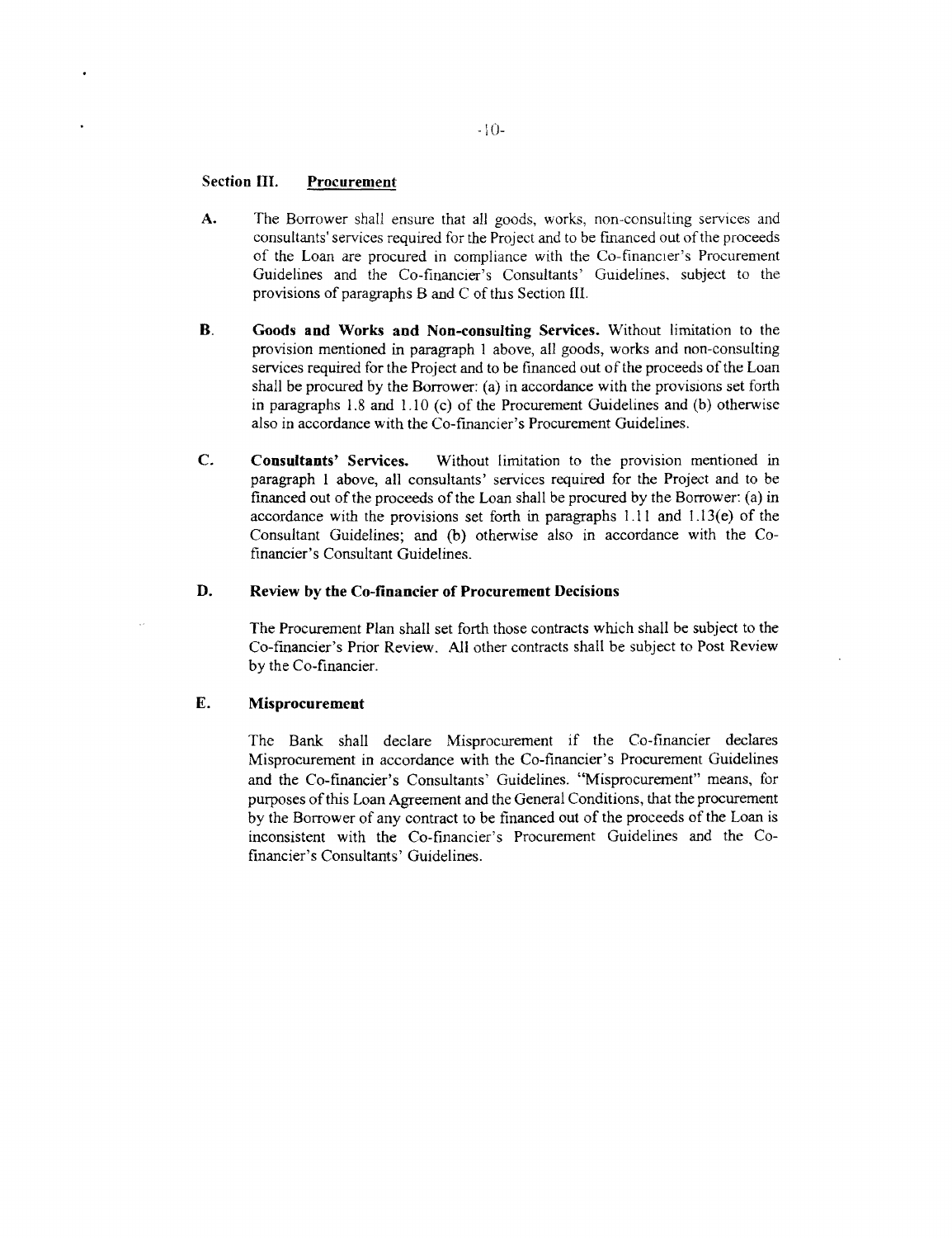# **Section IV. Withdrawal of Loan Proceeds**

# **A. General**

- 1. The Borrower may withdraw the proceeds of the Loan in accordance with the provisions of Article II of the General Conditions, this Section, and such additional instructions as the Bank shall specify **by** notice to the Borrower (including the "World Bank Disbursement Guidelines for Projects" dated May **2006,** as revised from time to time by the Bank and as made applicable to this Agreenient pursuant to such instructions), to finance Eligible Expenditures as set forth in the table in paragraph 2 below.
- 2. The following table specifies the categories of Eligible Expenditures that may be financed out of the proceeds of the Loan ("Category"), the allocation of the amounts of the Loan to each Category, and the percentage of expenditures to be financed for Eligible Expenditures in each Category.

| Category                                                                                                                                    | <b>Amount of the Loan</b><br><b>Allocated</b><br>(expressed in USD) | Percentage of<br><b>Expenditures to be</b><br>financed<br>(inclusive of Taxes)                                                                   |
|---------------------------------------------------------------------------------------------------------------------------------------------|---------------------------------------------------------------------|--------------------------------------------------------------------------------------------------------------------------------------------------|
| $(1)$ Goods, works, non-<br>consulting services,<br>consultants' services<br>and Training for Parts<br>1 and 2 of the Project               | 47,375,000                                                          | 30%                                                                                                                                              |
| (2) Interest and other<br>charges on the Loan<br>accrued on or before<br>the last Payment Date<br>immediately preceding<br>the Closing Date | 2,500,000                                                           | Amount payable pursuant<br>to Sections 2.04 and 2.05<br>of this Agreement in<br>accordance with Section<br>2.07 (c) of the General<br>Conditions |
| (3) Front-end Fee                                                                                                                           | 125,000                                                             | Amount payable pursuant<br>to Section 2.03 of this<br>Agreement in accordance<br>with Section $2.07$ (b) of the<br><b>General Conditions</b>     |
| <b>TOTAL AMOUNT</b>                                                                                                                         | 50,000,0000                                                         |                                                                                                                                                  |

# **B. Withdrawal Conditions; Withdrawal Period**

**1.** Notwithstanding the provisions of Part **A** of this Section, no withdrawal shall be made for payments made prior to the date of this Agreement, except that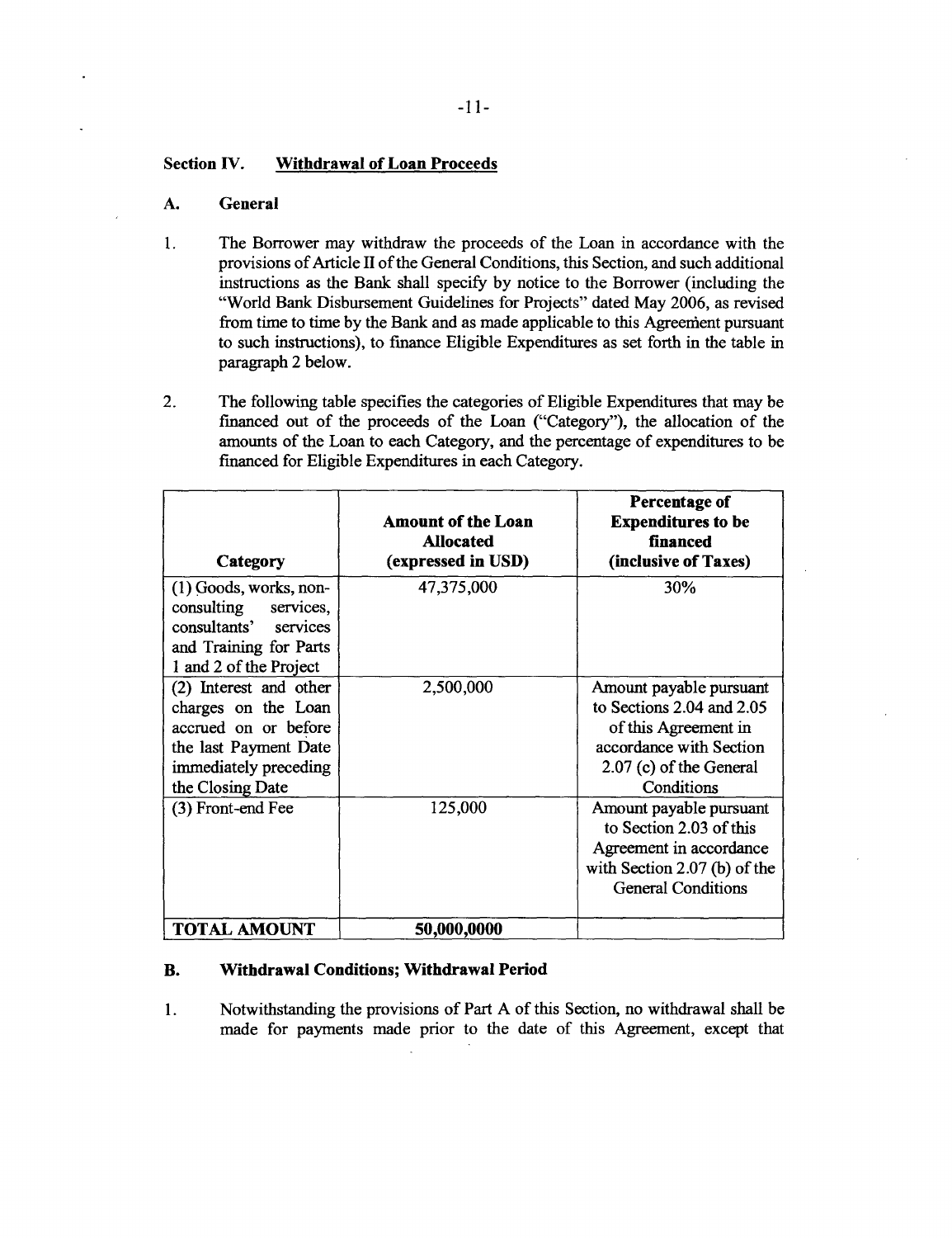withdrawals up to an aggregate amount not to exceed **\$10,000,000** equivalent may be made for payments made prior to this date but on or after March **5, 2015,** *for* Eligible Expenditures.

 $\sim$ 

 $\bar{\star}$ 

2. The Closing Date is June **30,** 2020.

 $\sim$ 

 $\bar{z}$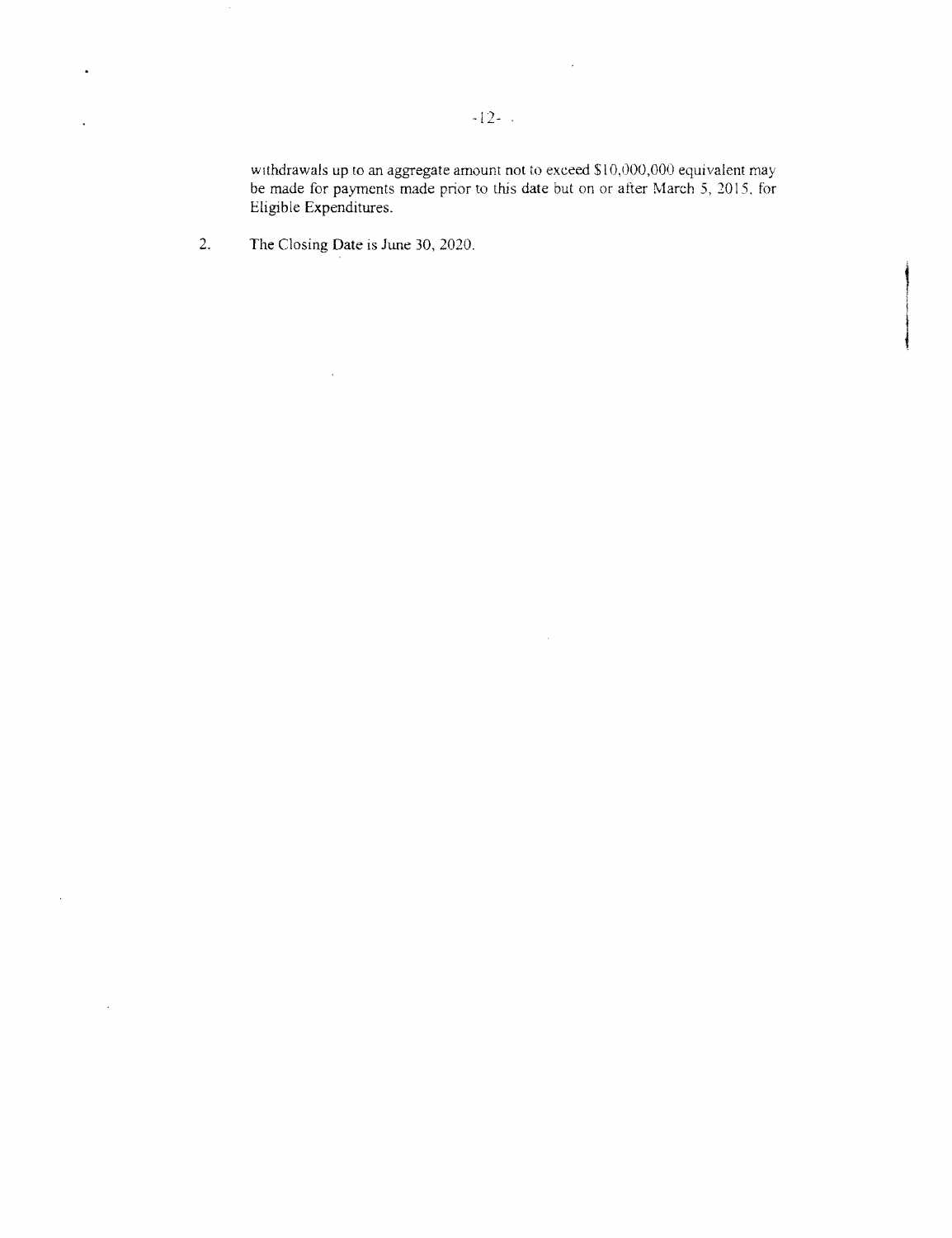## **SCHEDULE 3**

#### **Amortization Schedule**

## **Commitment-linked repayments:**

1. The following table sets forth the Principal Payment Dates of the Loan and the percentage of the total principal amount of the Loan payable on each Principal Payment Date ("Installment Share"). If the proceeds of the Loan have been fully withdrawn as of the first Principal Payment Date, the principal amount of the Loan repayable by the Borrower on each Principal Payment Date sh the Bank by multiplying: (a) Withdrawn Loan Balance as of the first Principal<br>Payment Date; by (b) the Installment Share for each Principal Payment Date, such repayable amount to be adjusted, as necessary, to deduct any amounts referred to in paragraph 4 of this Schedule, to which a Currency Conversion applies:

| <b>Principal Payment Date</b>  | <b>Installment Share</b><br>(Expressed as a Percentage) |
|--------------------------------|---------------------------------------------------------|
| On each May 15 and November 15 |                                                         |
| Beginning May 15, 2021         |                                                         |
| through May 15, 2038           | 2.78%                                                   |
| On November 15, 2038           | 2.70%                                                   |

- 2. **If** the proceeds of the Loan have not been fully withdrawn as of the first Principal Payment Date, the principal amount of the Loan repayable **by** the Borrower on each Principal Payment Date shall be determined as follows:
	- (a) To the extent that any proceeds of the Loan have been withdrawn as of the first Principal Payment Date, the Borrower shall repay the Withdrawn Loan Balance as of such date in accordance with paragraph **I** of this Schedule.
	- **(b)** Any amount withdrawn after the first Principal Payment Date shall be repaid on each Principal Payment Date falling after the date of such withdrawal in amounts determined **by** the Bank **by** multiplying the amount of each such withdrawal **by** a fraction, the numerator of which is the original Installment Share specified in the table in paragraph **I** of this Schedule for said Principal Payment Date ("Original Installment Share") and the denominator of which is the sum of all remaining Original Installment Shares for Principal Payment Dates falling on or after such date, such amounts repayable to be adjusted, as necessary, to deduct any amounts referred to in paragraph 4 of this Schedule, to which a Currency Conversion applies.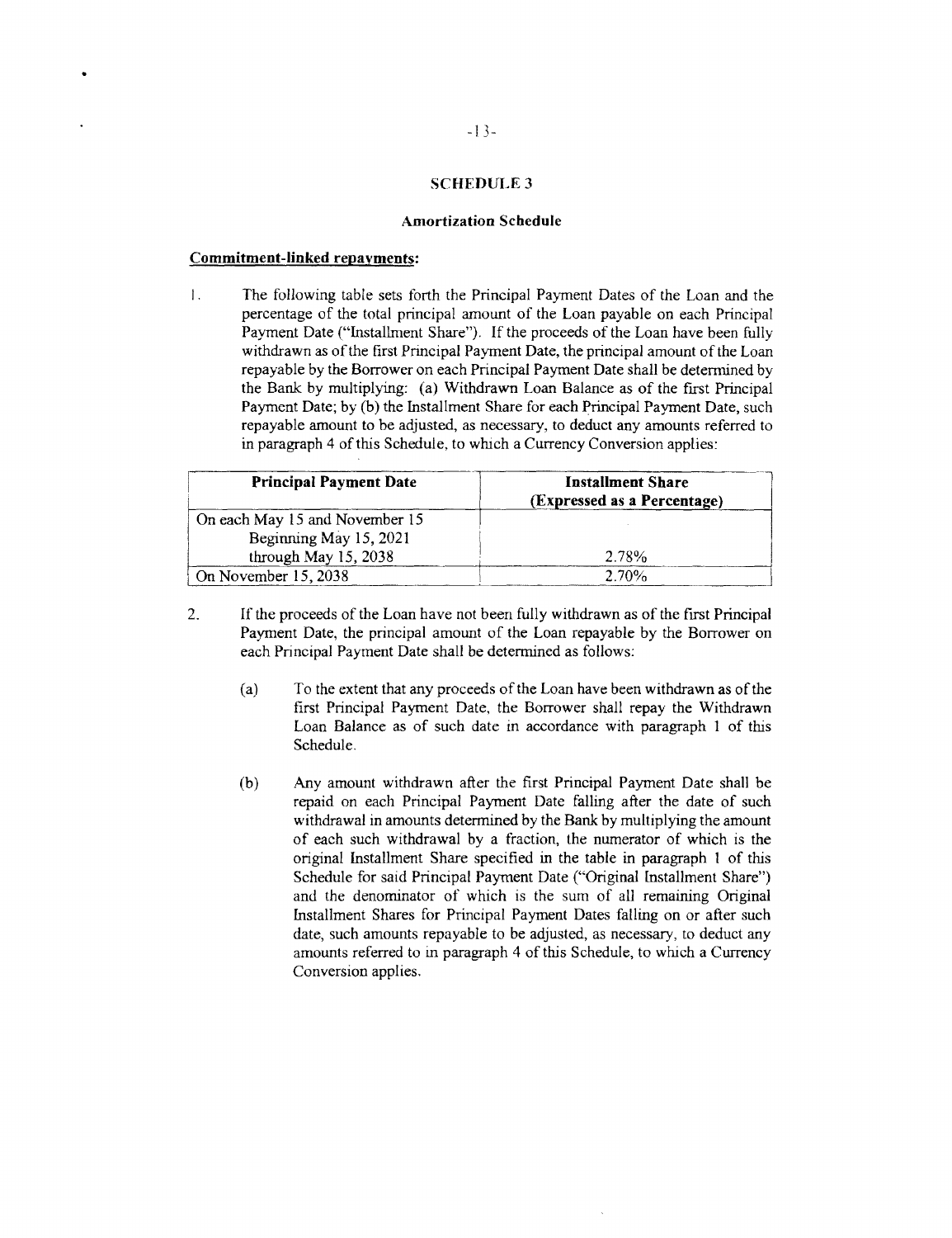- **3.** (a) Amounts of the Loan withdrawn within two (2) calendar months pnor to any Principal Payment Date shall, for the purposes solely of calculating the principal amounts payable on any Principal Payment Date, be treated as withdrawn and outstanding on the second Principal Payment Date following the date of withdrawal and shall be repayable on each Principal Payment Date commencing with the second Principal Payment Date following the date of withdrawal.
	- **(b)** Notwithstanding the provisions of sub-paragraph (a) of this paragraph, if at any time the **Bank** adopts a due date billing system under which invoices are issued on or after the respective Principal Payment Date, the provisions of such sub-paragraph shall no longer apply to any withdrawals made after the adoption of such billing system.
- 4. Notwithstanding the provisions of paragraphs **I** and 2 of this Schedule, upon a Currency Conversion of all or any portion of the Withdrawn Loan Balance to an Approved Currency, the amount so converted in the Approved Currency that is repayable on any Principal Payment Date occurring during the Conversion Period, shall be determined **by** the Bank **by** multiplying such amount in its currency of denomination immediately prior to the Conversion **by** either: (i) the exchange rate that reflects the amounts of principal in the Approved Currency payable **by** the Bank under the Currency Hedge Transaction relating to the Conversion; or (ii) **if** the Bank so determines in accordance with the Conversion Guidelines, the exchange rate component of the Screen Rate.
- **5. If** the Withdrawn Loan Balance is denominated in more than one Loan Currency, the provisions of this Schedule shall apply separately to the amount denominated in each Loan Currency, so as to produce a separate amortization schedule for each such amount.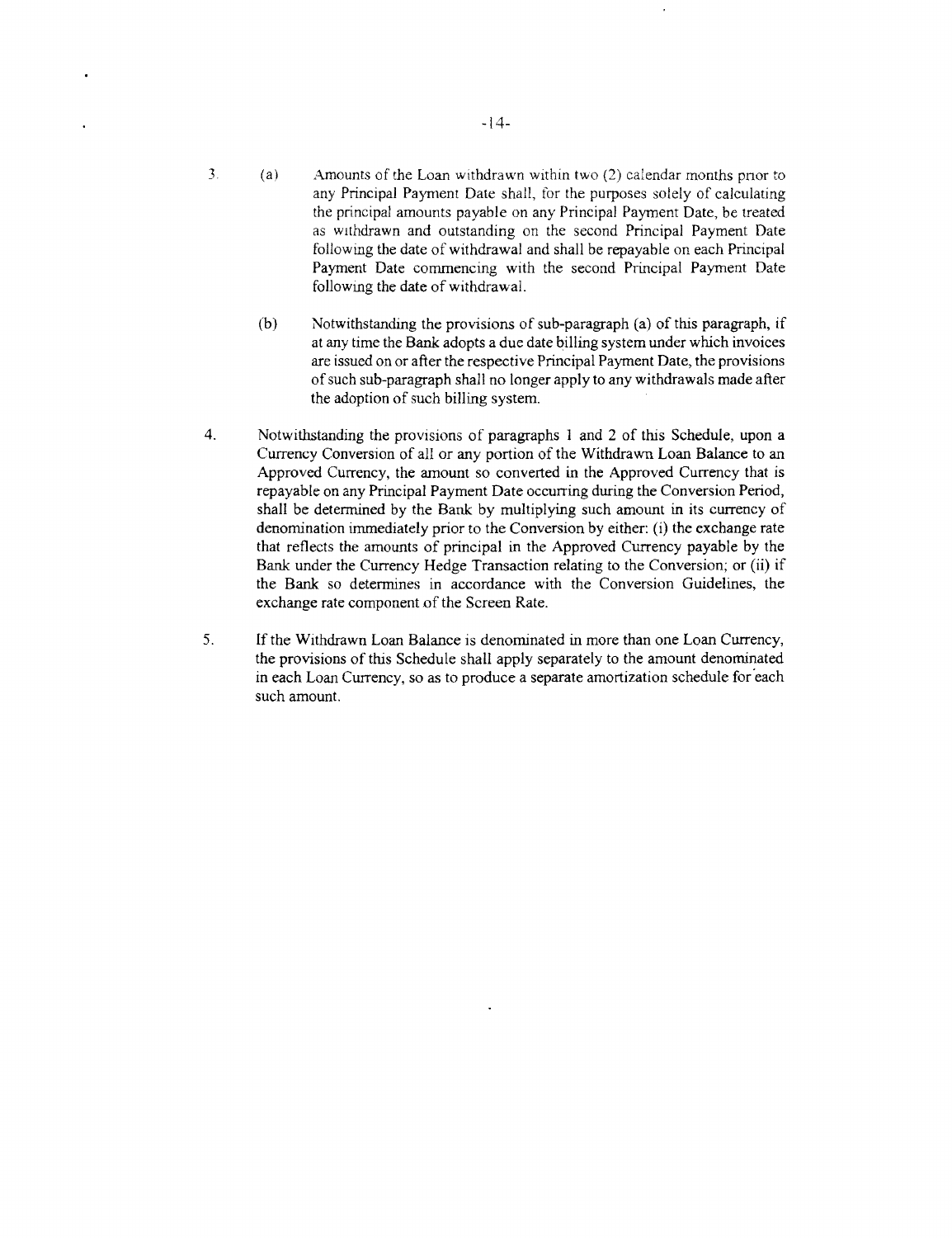## **APPENDIX**

#### **Section . Definitions**

- 1. "Additional Environmental and Social Management Plan" means a plan, to be prepared by the Borrower and acceptable to the Bank in accordance with the ESMF, setting out mitigation, enhancement, monitoring, and institution measures, including capacity building through training, to eliminate any adverse<br>environmental impacts of Subprojects, offset them, reduce them, or enhance<br>positive impacts, as the same may be modified from time to time wi to such plan; and "Additional Environmental Management Plans" means more than one such plan.
- <sup>2</sup>. "Additional Land Acquisition and Resettlement Plan" or "Additional LARP"<br>means a plan to be prepared by the Borrower and acceptable to the Bank in<br>accordance with the LARF, setting out mitigation, enhancement, monitor Land Acquisition and Resettlement Plans" or "Additional LARPs" means more than one such plan.
- *3.* "Additional Plans" means any Additional Environmental and Social Management Plans or Additional Land Acquisition and Resettlement Plans.
- 4. "Anti-Corruption Guidelines" means the "Guidelines on Preventing and Combating Fraud and Corruption in Projects Financed by IBRD Loans and IDA Credits and Grants", dated October 15, 2006 and revised in January 2011.
- *5.* "Category" means a category set forth in the table in Section IV of Schedule 2 to this Agreement.
- **6.** "Co-financier" means the Asian Development Bank, referred to in paragraph **15** of the Appendix to the General Conditions.
- *7.* "Co-financier's Procurement Guidelines" means the 'ADB's Procurement Guidelines' of March **2013,** as amended to date.
- **8.** "Co-financier's Consultants' Guidelines" means the 'ADB's Guidelines on the Use of Consultants **by** Asian Development Bank and its Borrowers' of March **2013,** as amended to date.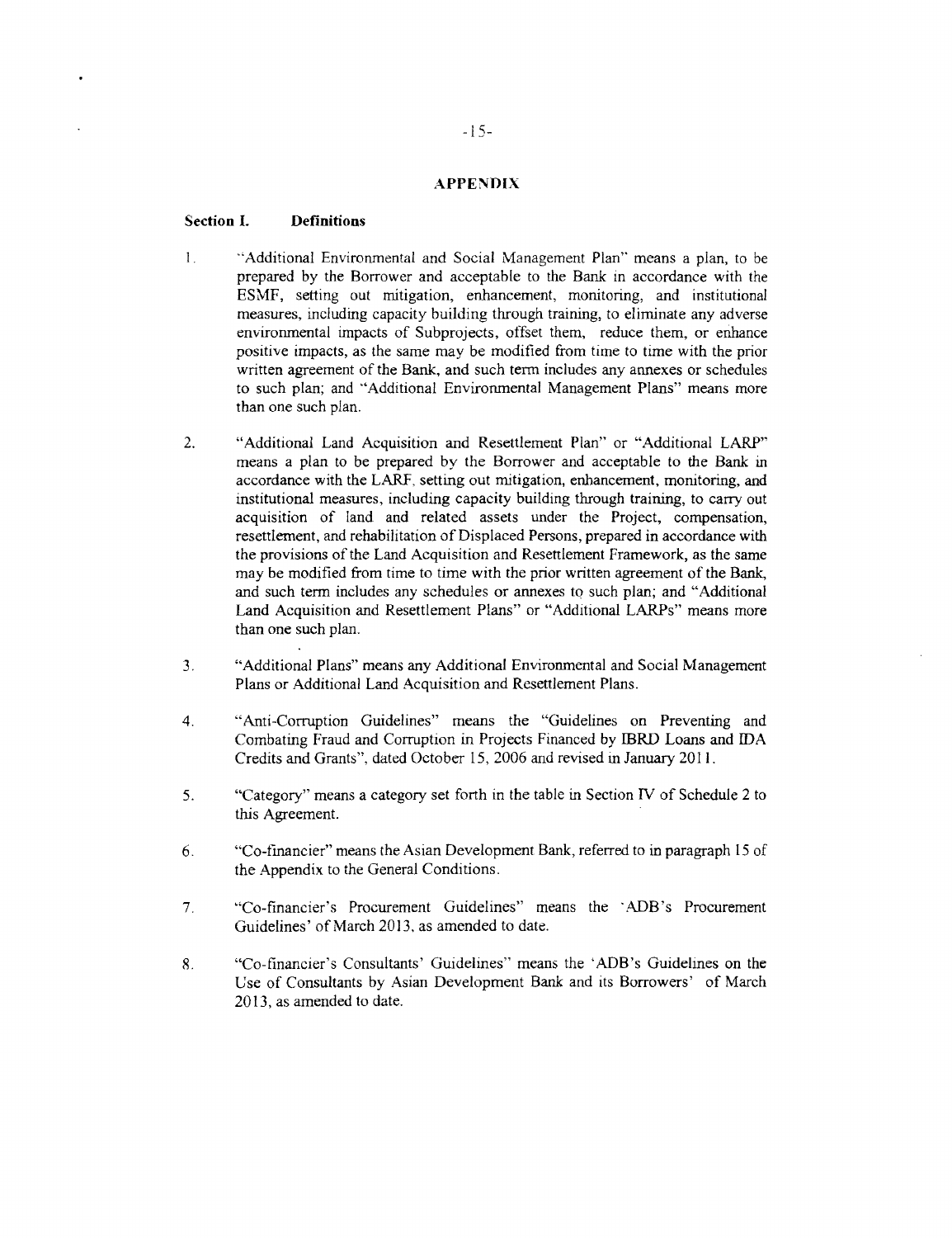- **9.** "Co-financing" means an amount of at least **S 100,700,000** Co-financier to be provided **by** the to assist in financing the Project.
- <sup>10.</sup> <sup>"Co-financing Agreement" means the agreement to be entered into between the Borrower and the Co-financier providing for the Co-financing, which agreement</sup> the Co-financier. shall amend the Agreement dated December 12, 2014 between the Borrower and
- **I1.**  Consultants under **IBRD** Loans and **IDA** Credits and Grants by World Bank dorrowers'' dated January 2011 (revised July 2014). "Consultant Guidelines" means the "Guidelines: Selection and Employment of Borrowers" dated January 2011 (revised July 2014).
- 12. "Displaced Persons" means persons who, on account of the involuntary taking of land and other assets under the Project resulting in a direct economic and social adverse i and and other assets under the Project resulting in a direct economic and social idverse impact, whether or not said Displaced Persons must physically relocate, and or would have their: (i) standard of living adversely aff the Displaced Persons must move to another location; (ii) right, title, interest in<br>the Displaced Persons must move to another location; (ii) right, title, interest in had or would have their: (i) standard of living adversely affected, whether or not any house, land (including premises, agricultural and grazing land) or any other fixed or movable asset acquired or possessed, temporarily or permanently, adversely affected (iii) access to productive assets adversely affe fixed or movable asset acquired or possessed, temporarily or permanently, or permanently; or (iv) business, occupation, work or place of residence or habitat affected, and "Displaced Person" means any of the Displaced Persons. adversely affected; (iii) access to productive assets adversely affected, temporarily adversely affected; and "Displaced Person" means any of the Displaced Persons.
- **13.** "Environmental and Social Management Plan" or **"ESMP"** means the Borrower's Plan dated January, 2015 for the Narata Bridge and Matawale Crossing Subprojects to be implemented in the first vear of Project implementation period Subprojects to be implemented in the first year of Project implementation period, defining details of measures to manage potential environmental and social risks defining details of measures to manage potential environmental and social risks and avoid, minimize and/or mitigate any adverse environmental and social impacts associated with and avoid, minimize and/or mitigate any adverse environmental and social impact associated with the said Narata Bridge and Matawale Crossing Subprojects together with adequate budget, institutional, monitoring and reportin together with adequate budget, institutional, monitoring and reporting on compliance with, its terms; as said plan may be modified from time to time with arrangements capable of ensuring proper implementation of, and regular feedback the prior written no-objection of the Bank, and such term includes any schedule<br>or annexes to such plan. or annexes to such plan.
- 14. **"ESMF"** or "Environmental and Social Management Framework" means the process of the process of the process of the process of the process of the process of the process of the process of the process of the process of th Borrower's framework dated January, 2015, setting out the principles, standard processes and tools to be applied to assess potential adverse environmental are social impacts associated with Project activities and the ways to avoid, minimize and/or mitigate them, with related public consultation, disc social impacts associated with Project activities and the ways to avoid, minimize grievance redress procedures, including, *inter alia*, the guidelines, procedures and and/or mitigate them, with related public consultation, disclosure, reporting and forms for preparing and implementing Environmental and Social Management Plans, as said framework may be modified from time to time with the prior written

ミノ 化学機能機能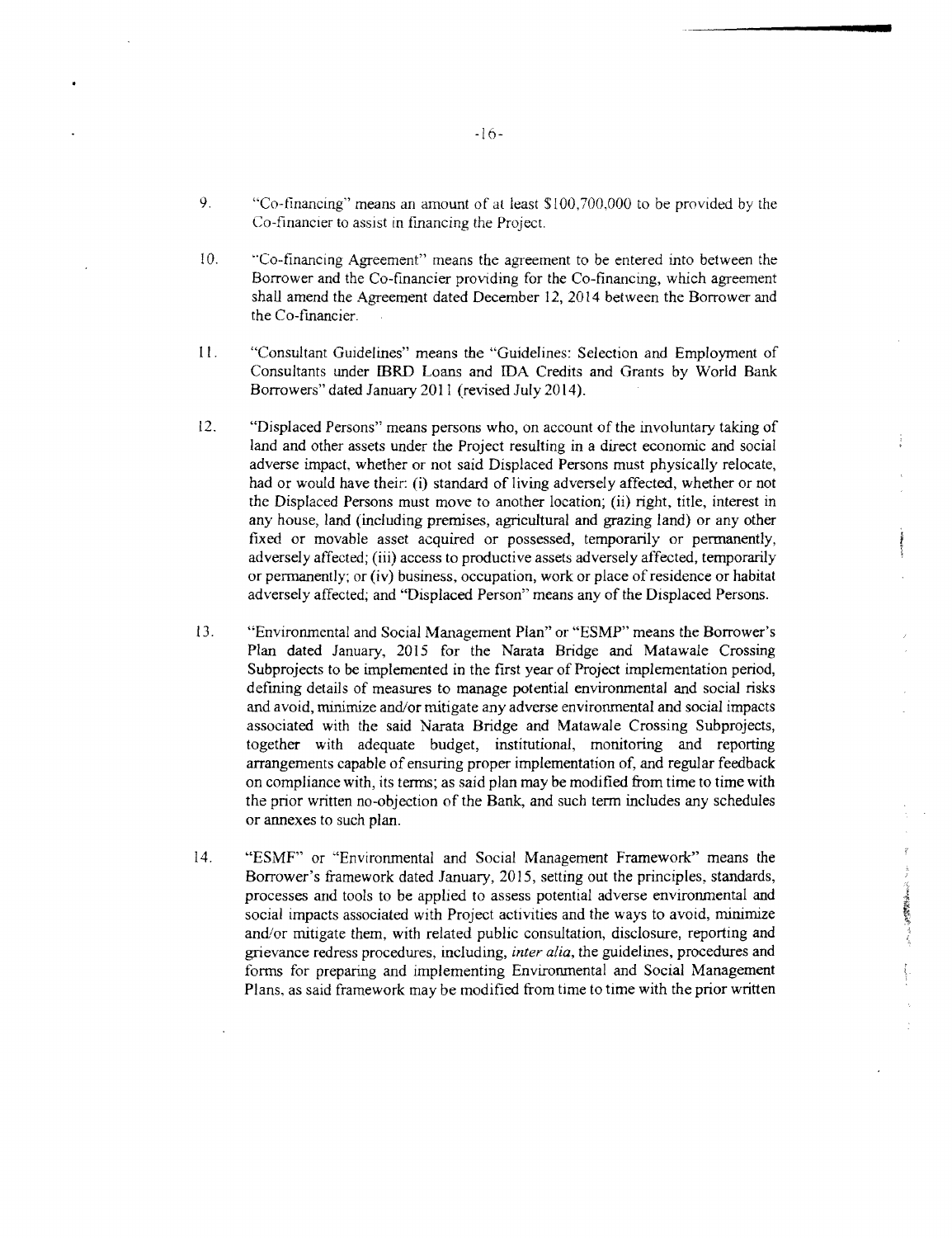no-objection of the Bank, and such term includes any schedules or annexes to such framework.

- *15.* "General Conditions" means the "International Bank for Reconstruction and Development General Conditions for Loans", dated March 12, 2012, with the modifications set forth in Section II of this Appendix.
- 16. Land Acquisition and Resettlement Framework" or "LARF" means the Borrower's framework, dated January, 2015, setting out mitigation, enhancement, monitoring, and institutional measures, including capacity building throu to such framework.
- <sup>7</sup>. "Land Acquisition and Resettlement Plan" or "LARP" means the Borrowers plan<br>for the Narata Bridge and Matawale Crossing Subprojects dated January 2015 and<br>acceptable to the Bank and in accordance with the LARF, settin
- **18.** "Ministry of Finance" means the Borrower's Ministry responsible for finance, or any successor thereto.
- <sup>19</sup>. "Procurement Guidelines" means the "Guidelines: Procurement of Goods, Works<br>and Non-consulting Services under IBRD Loans and IDA Credits and Grants by<br>World Bank Borrowers" dated January 2011 (revised July 2014).
- 20. "Procurement Plan" means the Borrower's procurement plan for the Project dated January **29, 2015,** as the same shall be updated from time to time with prior written approval of the Co-financier.
- 21. "Project Administration Manual" or "PAM" means the manual referred to in Section **1.A.2** of the Schedule to the Project Agreement.
- 22. "Project Implementing Entity" means the **Fiji** Roads Authority, established and operating pursuant to the Project Implementing Entity's Legislation.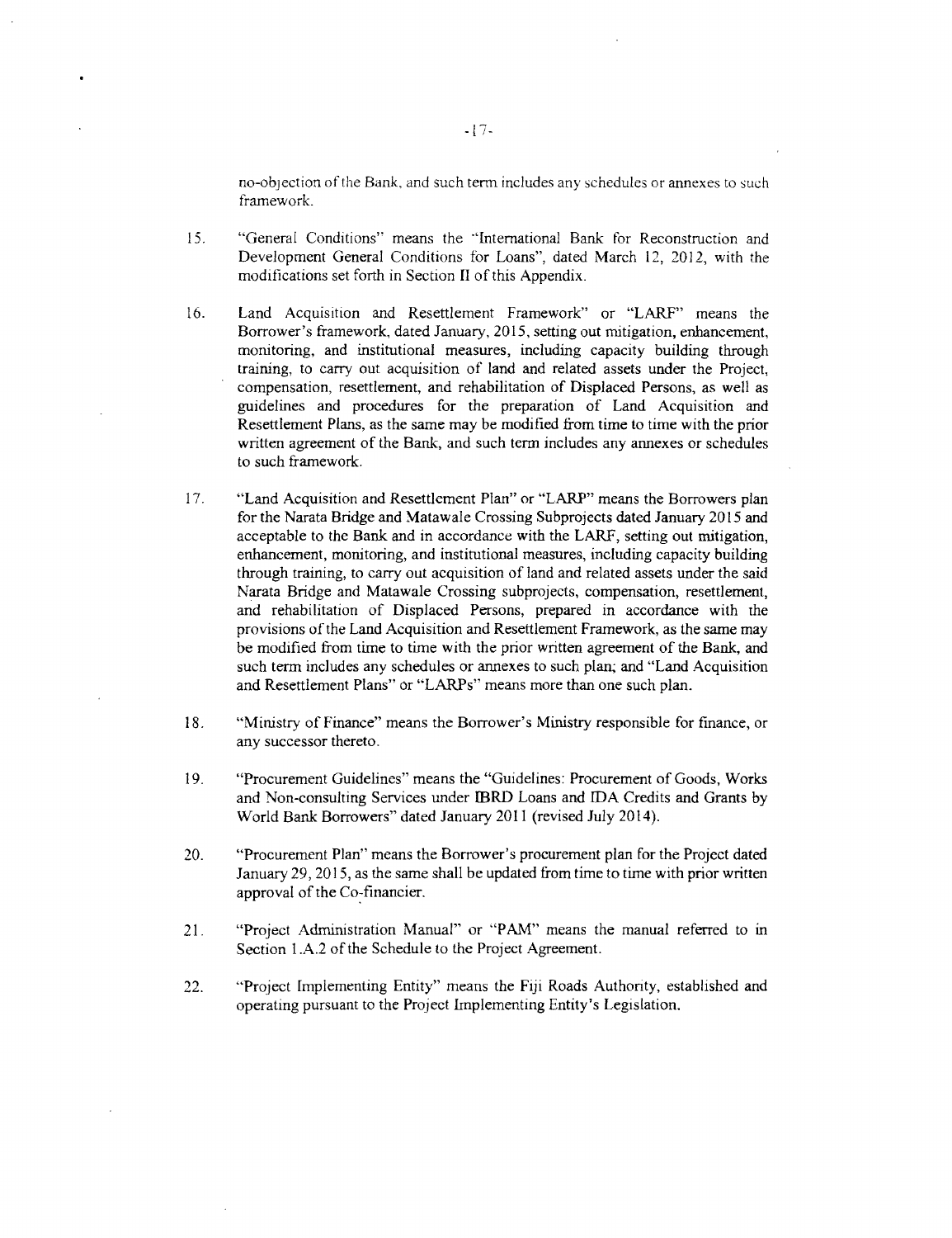- **21** "Project Implementing Entity's legislation" means the **Fiji** Roads Authority Decree **2012,** as amended to date.
- 24. "Project Supervision Team" means the team referred to in Section **I.A.1** of the Schedule to the Project Agreement.
- **25.** "Safeguard Instruments" means the **ESMF,** LARF, **ESMP,** LARP and Additional Plans.
- **26.** "Subproject" means a road, bridge and/or rural jetty or wharf that meets the eligibility criteria set forth in the **PAM** and to be financed **by** the Loan under Part 1 of the Project.
- **27.** "Training" means the reasonable costs of goods and services required for the participation of personnel involved in training and educational activities, workshops and study tours under the Project as shall have been approved **by** the Bank, including travel and subsistence costs for training, workshop and study tour participants, costs associated with securing the services of trainers, rental of training and workshop facilities, preparation and reproduction of training and workshop materials, and other costs directly related to training or education course, workshop or study tour preparation and implementation, but excluding fees of consultants.

#### **Section H. Modifications to the General Conditions**

The General Conditions are hereby modified as follows:

- $\mathbf{1}$ . In the **Table of Contents,** the references to Sections, Section names and Section numbers are modified to reflect the modifications set forth in the paragraphs below.
- 2. Section **3.01.** *(Front-end Fee)* is modified to read as follows:

"Section 3.01. *Front-end Fee; Commitment Charge*

(a) The Borrower shall pay the Bank a front-end fee on the Loan amount at the rate specified in the Loan Agreement (the "Front-end Fee").

**(b)** The Borrower shall pay the Bank a commitment charge on the Unwithdrawn Loan Balance at the rate specified in the Loan Agreement (the "Commitment Charge"). The Commitment Charge shall accrue from a date sixty days after the date of the Loan Agreement to the respective dates on which amounts are withdrawn **by** the Borrower from the Loan Account or cancelled. The Commitment Charge shall be payable semi-annually in arrears on each Payment Date."